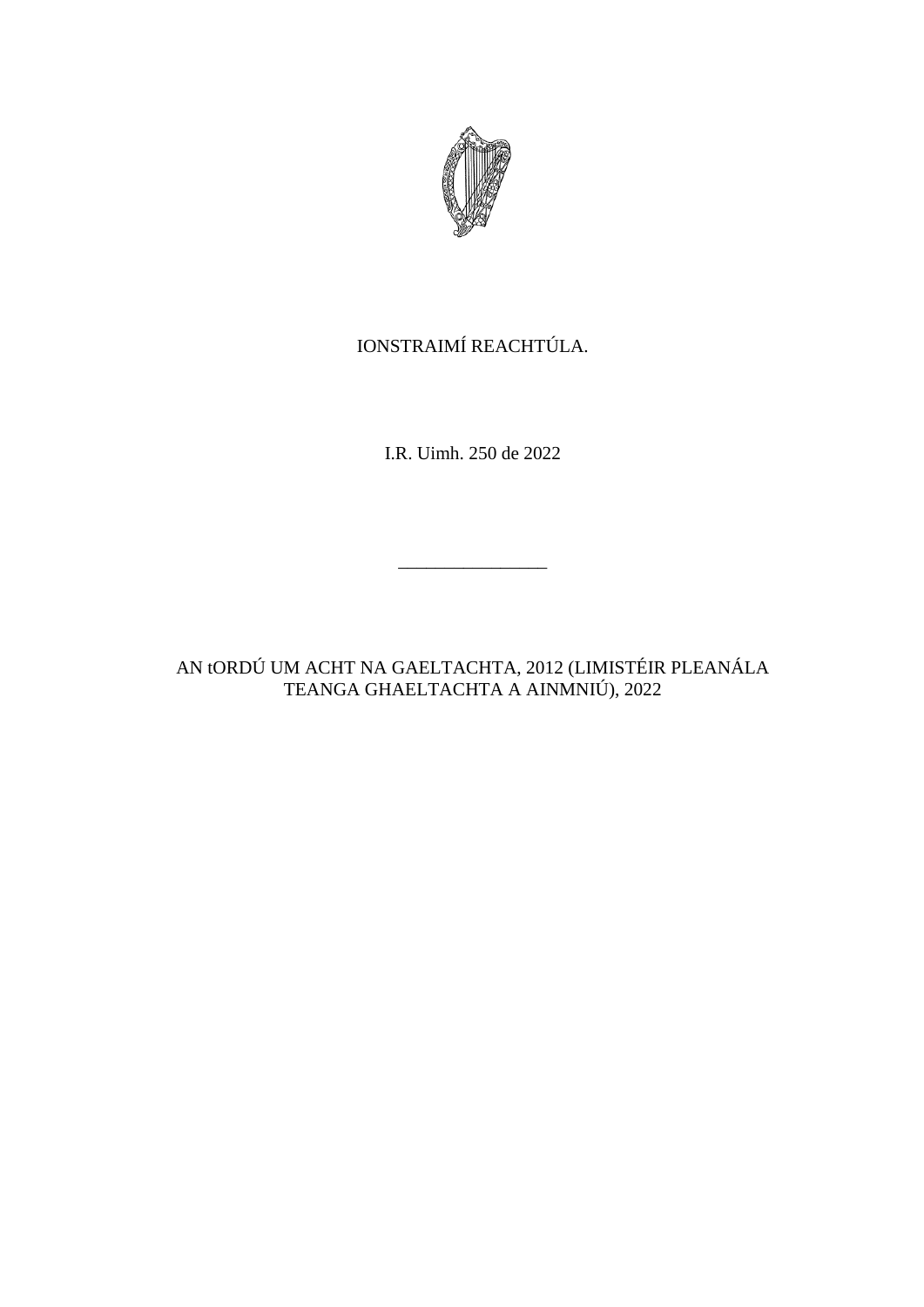### I.R. Uimh. 250 de 2022

## AN tORDÚ UM ACHT NA GAELTACHTA, 2012 (LIMISTÉIR PLEANÁLA TEANGA GHAELTACHTA A AINMNIÚ), 2022

I bhfeidhmiú na gcumhachtaí a thugtar dom le halt 7(2) d'Acht na Gaeltachta, 2012 (Uimh. 34 de 2012) (arna oiriúnú leis an Ordú Cultúir, Oidhreachta agus Gaeltachta (Ainm na Roinne agus Teideal an Aire a Athrú) 2020 (I.R. Uimh. 403 de 2020)) agus an tOrdú Turasóireachta, Cultúir, Ealaíon, Gaeltachta, Spóirt agus Meán (Feidhmeanna Aire a Tharmligean), 2020 (I.R. Uimh. 547 de 2020), déanaimse, Jack Chambers, Aire Stáit ag an Roinn Turasóireachta, Cultúir, Ealaíon, Gaeltachta, Spóirt agus Meán, leis seo an t-ordú seo a leanas:

1. Féadfar an tOrdú um Acht na Gaeltachta, 2012 (Limistéir Pleanála Teanga Ghaeltachta a Ainmniú), 2022 a ghairm den Ordú seo.

2. Tá na limistéir a shonraítear sa Sceideal ainmnithe mar Limistéar Pleanála Teanga Ghaeltachta chun críocha alt 7(2) d'Acht na Gaeltachta, 2012 (Uimh. 34 de 2012).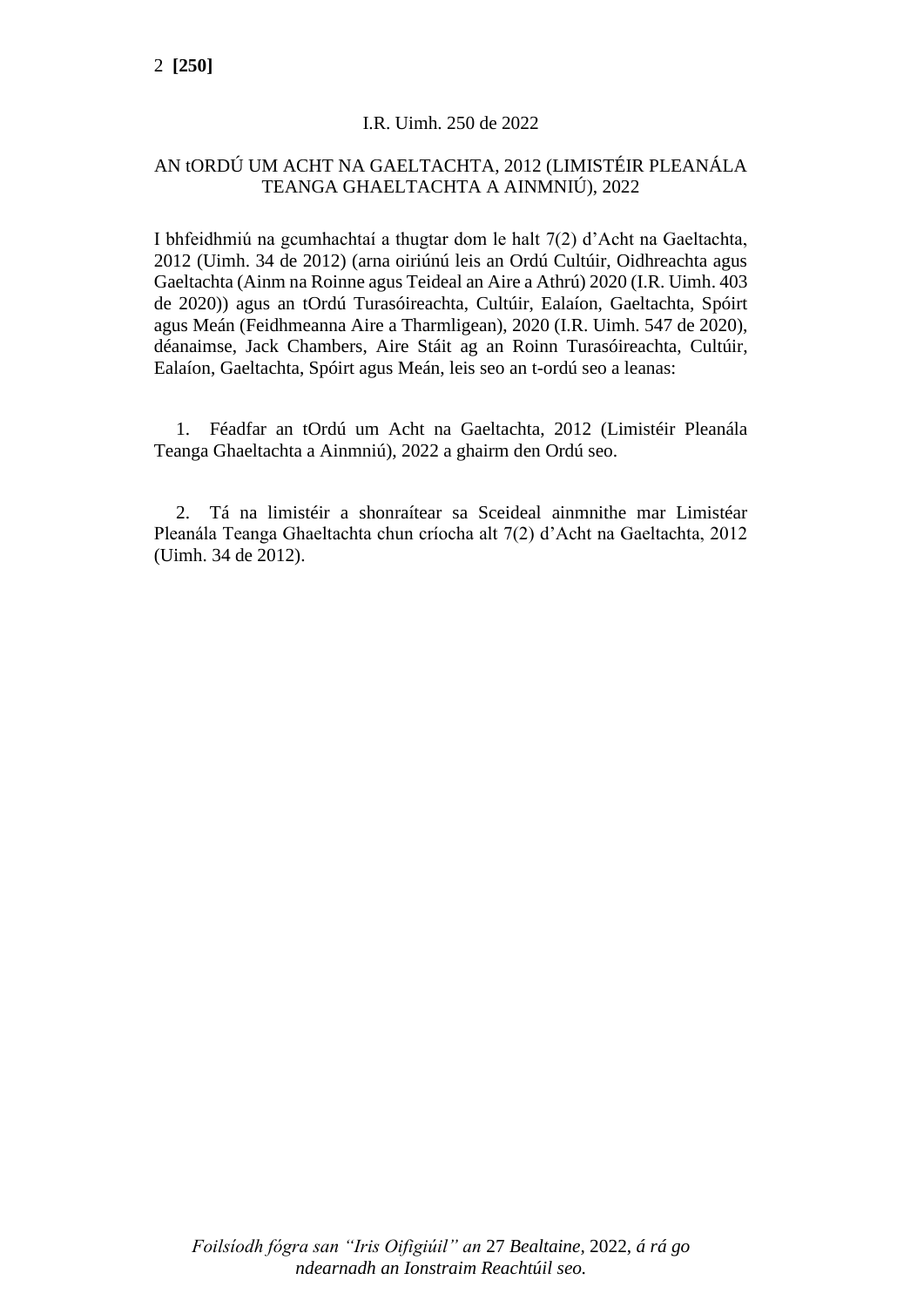### **[250]** 3

#### **SCEIDEAL**

### **Limistéar Pleanála Teanga: Oirthear Chathair na Gaillimhe, Co. na Gaillimhe**

- (1) An chuid sin de thoghroinn ceantair Bhaile an Bhriotaigh i gceantar uirbeach na Gaillimhe atá comhdhéanta de na bailte fearainn seo a leanas: An Caisleán Gearr (cuid) agus An Pháirc Mhór.
- (2) An chuid sin de thoghroinn ceantair an Chaisleáin Ghearr i gceantar uirbeach na Gaillimhe atá comhdhéanta de na bailte fearainn seo a leanas: An Chaisleáin Ghearr (cuid), Baile an Dúlaigh (cuid) agus Baile an Phoill (cuid).
- (3) An chuid sin de thoghroinn ceantair Mhionlaigh i gceantar uirbeach na Gaillimhe atá comhdhéanta de na bailte fearainn seo a leanas: An Caisleán Gearr (cuid), Baile an Dúlaigh (cuid), Baile an Phoill (cuid), Cúil Each, Mionlach agus Tír Oileáin (cuid).
- (4) An chuid sin de thoghroinn ceantair San Niocláis i gceantar uirbeach na Gaillimhe atá comhdhéanta den bhaile fearainn seo a leanas: Tír Oileáin (cuid).

Arna thabhairt faoi mo láimh,, 17 Bealtaine 2022

JACK CHAMBERS,

 Aire Stáit ag an Roinn Turasóireachta, Cultúir, Ealaíon, Gaeltachta, Spóirt agus Meán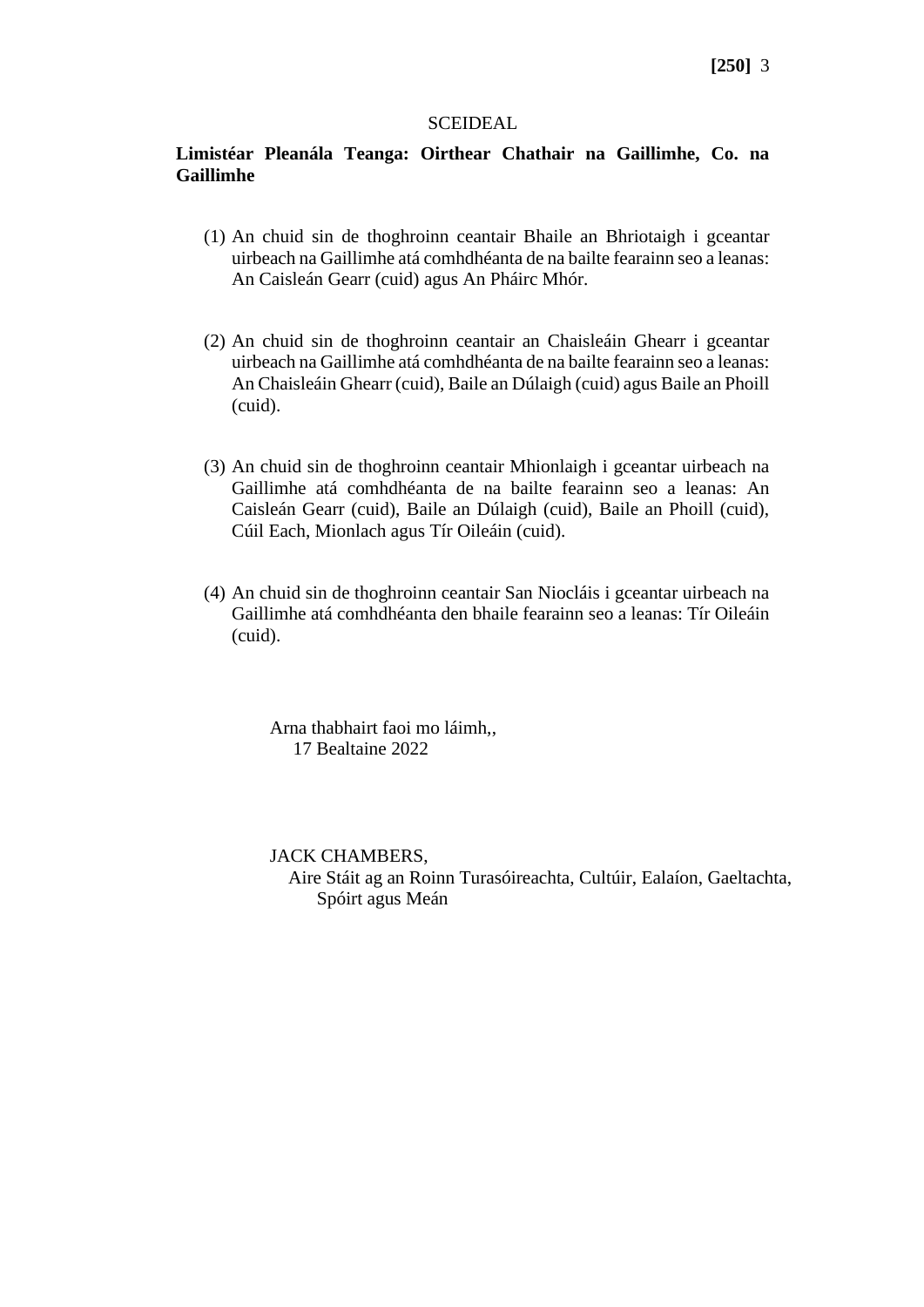4 **[250]**

*Official Translation / Tiontú Oifigiúil*



# STATUTORY INSTRUMENTS.

**S.I. No. 250 of 2022**

\_\_\_\_\_\_\_\_\_\_\_\_\_\_\_\_

# GAELTACHT ACT 2012 (DESIGNATION OF GAELTACHT LANGUAGE PLANNING AREAS) ORDER 2022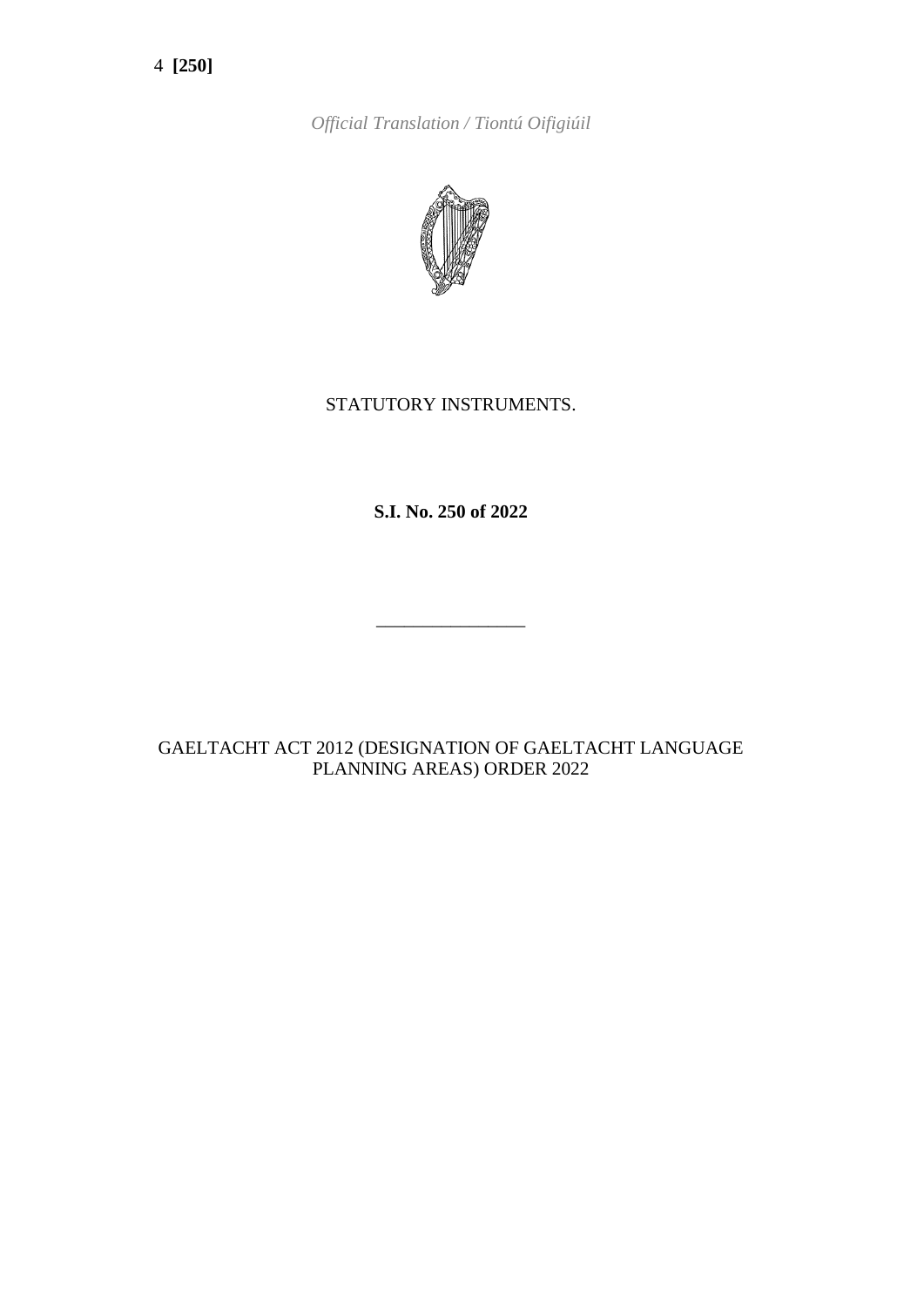#### S.I. No. 250 of 2022

### GAELTACHT ACT 2012 (DESIGNATION OF GAELTACHT LANGUAGE PLANNING AREAS) ORDER 2022

I, Jack Chambers, Minister of State at the Department of Tourism, Culture, Arts, Gaeltacht, Sport and Media, in exercise of the powers conferred on me by section 7(2) of the Gaeltacht Act 2012 (No. 34 of 2012) (as adapted by the Culture, Heritage and the Gaeltacht (Alteration of Name of Department and Title of Minister) Order 2020 (S.I. No. 403 of 2020)) and the Tourism, Culture, Arts, Gaeltacht, Sport and Media (Delegation of Ministerial Functions) Order 2020 (S.I. No. 547 of 2020), hereby order as follows:

1. This Order may be cited as the Gaeltacht Act 2012 (Designation of Gaeltacht Language Planning Areas) Order 2022.

2. The areas specified in the Schedule are designated to be a Gaeltacht Language Planning Area for the purposes of section 7(2) of the Gaeltacht Act 2012 (No. 34 of 2012).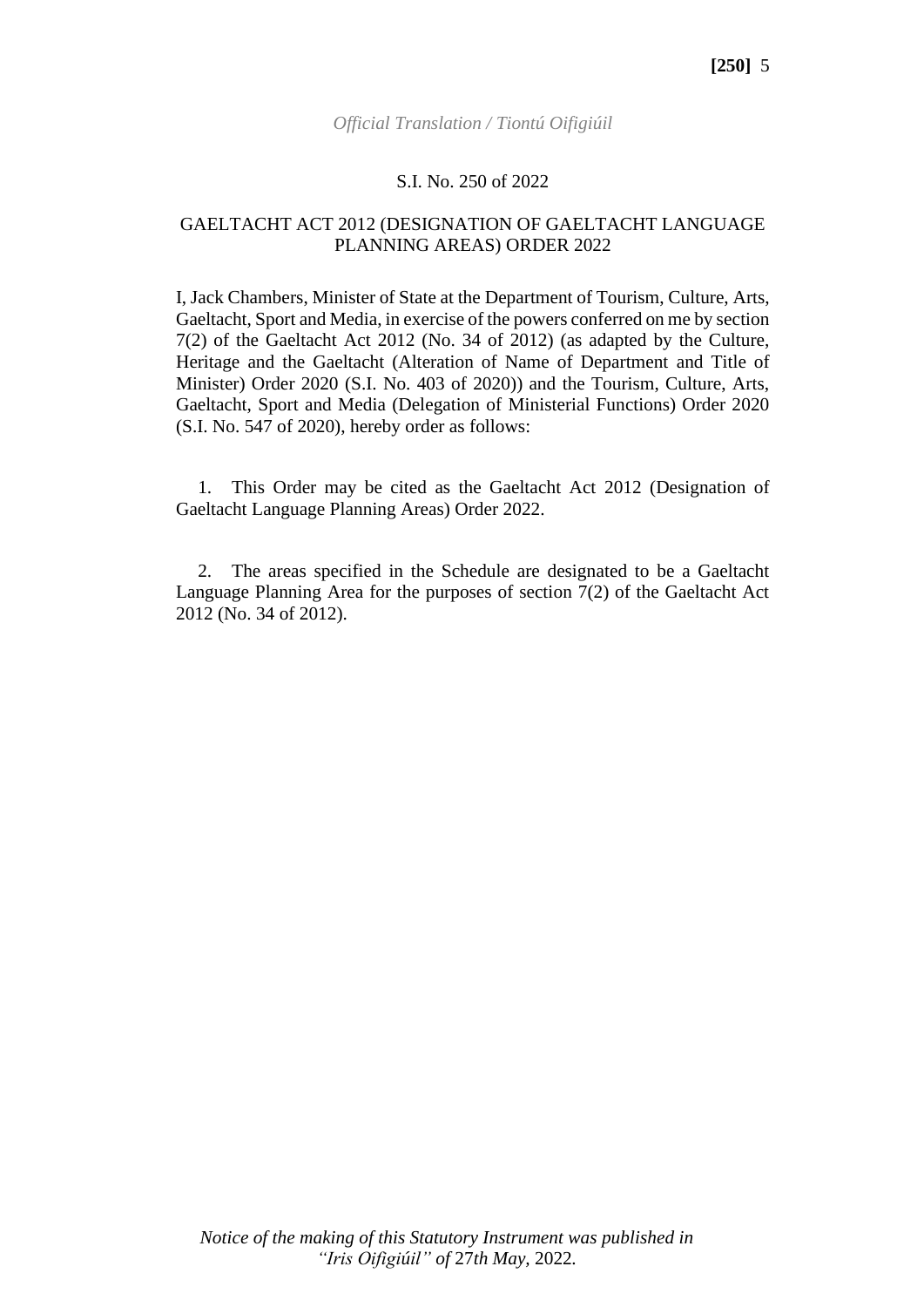*Official Translation / Tiontú Oifigiúil*

### **SCHEDULE**

### **Language Planning Area: Oirthear Chathair na Gaillimhe, Co. Galway**

- (1) That part of the electoral division area of Baile an Bhriotaigh in urban Galway which consists of the following townlands: An Caisleán Gearr (part) and An Pháirc Mhór.
- (2) That part of the electoral division area of An Caisleán Gearr in urban Galway which consists of the following townlands: An Chaisleáin Ghearr (part), Baile an Dúlaigh (part) and Baile an Phoill (part).
- (3) That part of the electoral division area of Mionlach in urban Galway which consists of the following townlands: An Caisleán Gearr (part), Baile an Dúlaigh (part), Baile an Phoill (part), Cúil Each, Mionlach and Tír Oileáin (part).
- (4) That part of the electoral division area of San Nioclás in urban Galway which consists of the following townlands: Tír Oileáin (part).

GIVEN under my hand, 17 May 2022

JACK CHAMBERS, Minister of State at the Department of Tourism, Culture, Arts, Gaeltacht, Sport and Media